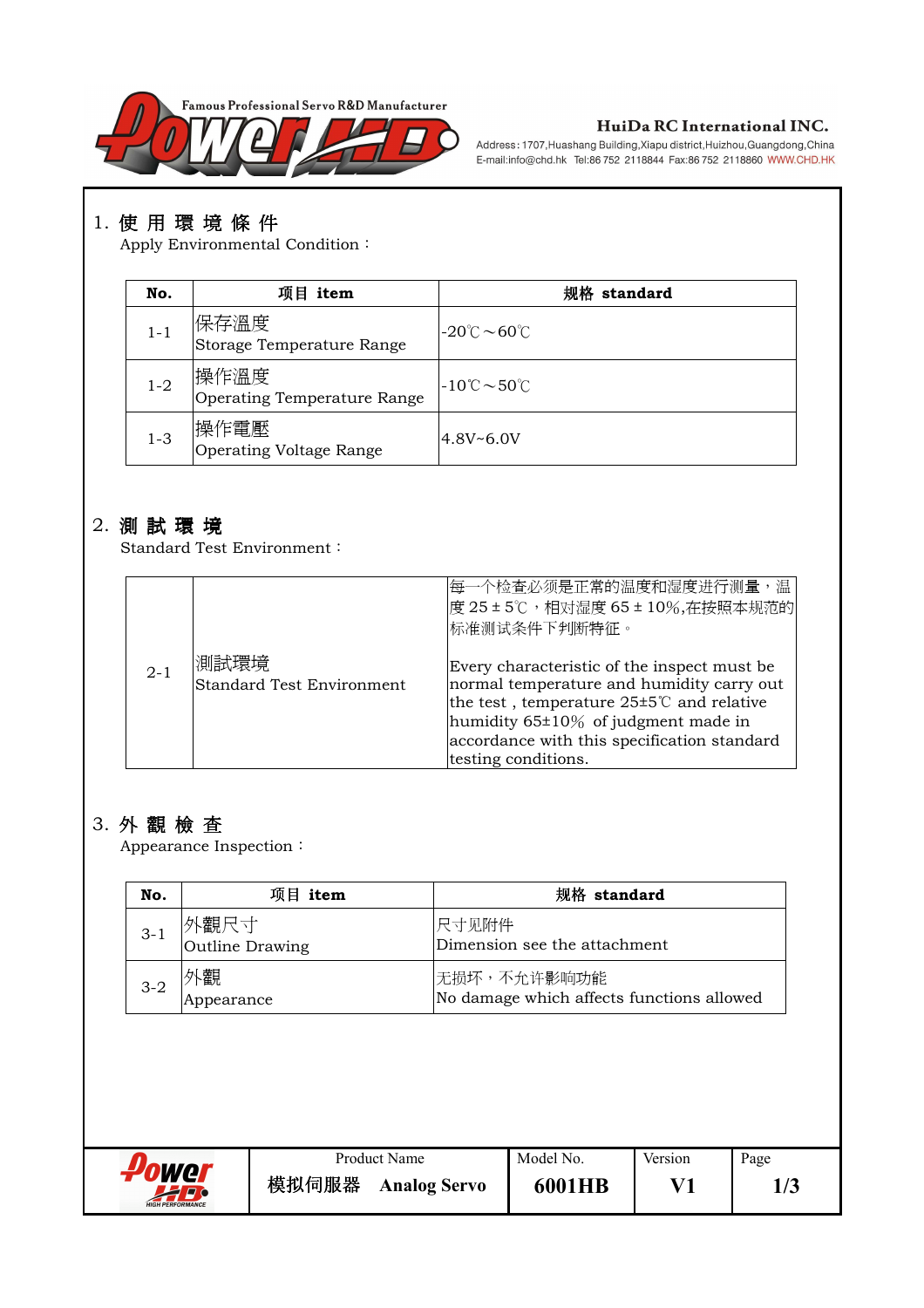# 4. 電氣特性

Electrical Specification (Function of the Performance):

| No.     | 项目 item                              | <b>4.8V</b>                   | 6.0V                          |
|---------|--------------------------------------|-------------------------------|-------------------------------|
| $4 - 1$ | 空載轉速<br>Operating speed (at no load) | $0.16 \text{ sec}/60^{\circ}$ | $0.14 \text{ sec}/60^{\circ}$ |
| $4 - 2$ | 空載電流<br>Running current (at no load) | $250 \text{ mA}$              | $300 \text{ mA}$              |
| $4 - 3$ | 停止扭力<br>Stall torque (at locked)     | $5.8$ kg-cm                   | $6.7$ kg-cm                   |
| $4 - 4$ | 停止電流<br>Stall current (at locked)    | 1300mA                        | 1500mA                        |
| $4 - 5$ | 待機電流<br>Idle current (at stopped)    | $4 \text{ mA}$                | $5 \text{ mA}$                |

注:项目4-2 定义平均值时,伺服器无负荷运行

Note: Item 4-2 definition is average value when the servo running with no load

### 5. 機械特性

Mechanical Specification :

| No.     | 项目 item                           | 规格 standard                                 |  |  |
|---------|-----------------------------------|---------------------------------------------|--|--|
| $5 - 1$ | 外觀尺寸<br><b>Overall Dimensions</b> | 见附件<br>See the drawing                      |  |  |
| $5-2$   | 機構極限角度 <br>Limit angle            | $180^{\circ}$ ± $10^{\circ}$                |  |  |
| $5-3$   | 重量<br>Weight                      | $43 \pm g$                                  |  |  |
| $5-4$   | 導線規格<br>Connector wire gauge      | $#28$ PVC                                   |  |  |
| $5-5$   | 導線長度<br>Connector wire length     | $300 \pm 5$ mm                              |  |  |
| $5-6$   | 舵片規格<br>Horn gear spline          | $25T/\phi$ 5.80                             |  |  |
| $5 - 7$ | 舵片種類 <br>Horn type                | 十字,圆盘,星型,条型<br>Cross, Disk, Star, Double    |  |  |
| $5-8$   | 減速比<br>Reduction ratio            | 1/240                                       |  |  |
|         |                                   |                                             |  |  |
|         | Product Name<br>Wel               | Model No.<br>Version<br>Page<br>$T$ $T$ $A$ |  |  |

**6001HB** 

**V1** 

**2/3** 

︸艾煙鶤殿 **Analog Servo**